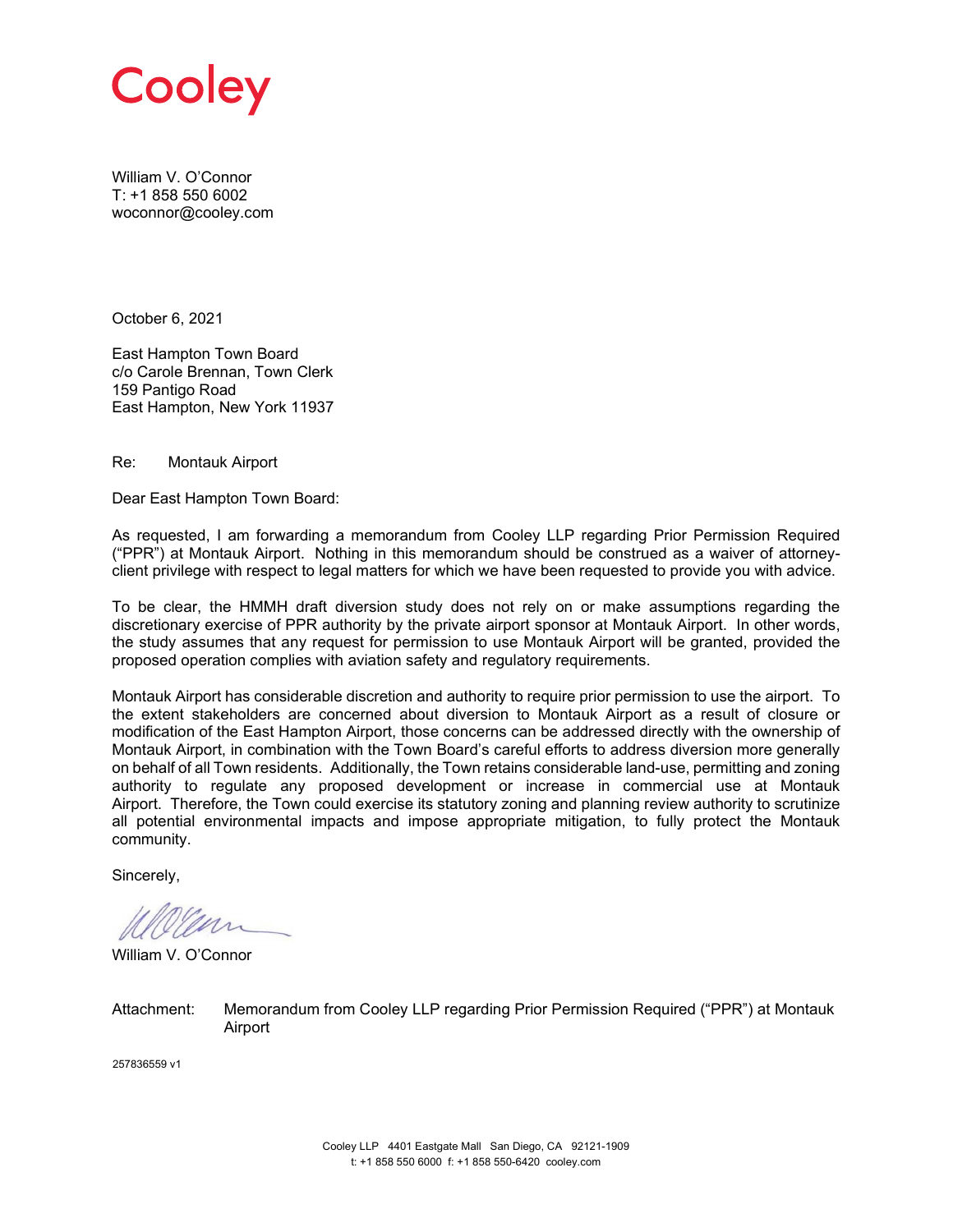

## Memorandum

| To:   | Town of East Hampton; John Jilnicki |
|-------|-------------------------------------|
| From: | Cooley LLP                          |
| Date: | October 6, 2021                     |
| Re:   | <b>Prior Permission Required</b>    |

Montauk Airport is a privately owned, public use airport. The most current Airport/Facility Directory published by the FAA, under the section entitled "Airport Remarks," states that the airport is "PPR"—prior permission required—for helicopters and jet aircraft. It also, separately, requires that "helicopters call for prior permission to land on ramp area." An excerpt of the pertinent FAA publication is set forth below:

| MONTAUK (MTP)(KMTP) 3 NE UTC-5(-4DT) N41°04.60' W71°55.23'<br>NOTAM FILE MTP<br>RWY 06-24: H3246X75 (ASPH)<br>MIRL<br>RWY 06: PAPI(P2R)-GA 3.83° TCH 45'. Thid dsplcd 302'. Trees.                                                                                                                                                                                                                                                                                                                                                                                                                                                                                                                                                                                                                                                                                                                                                                                                                          | <b>NEW YORK</b><br>COPTER<br>$L - 33C$<br>IAP |
|-------------------------------------------------------------------------------------------------------------------------------------------------------------------------------------------------------------------------------------------------------------------------------------------------------------------------------------------------------------------------------------------------------------------------------------------------------------------------------------------------------------------------------------------------------------------------------------------------------------------------------------------------------------------------------------------------------------------------------------------------------------------------------------------------------------------------------------------------------------------------------------------------------------------------------------------------------------------------------------------------------------|-----------------------------------------------|
| RWY 24: PAPI(P2L)-GA 4.0° TCH 24'. Thid dspicd 668'. Hill. Rgt tfc.<br>LGT ACTVT MIRL and PAPI Rwy 06-24-121.7. PAPI Rwy 06<br><b>SERVICE:</b><br>temporarily OTS.<br>NOISE: Noise abatement, Rwy 24 dep, right turn ASAP.                                                                                                                                                                                                                                                                                                                                                                                                                                                                                                                                                                                                                                                                                                                                                                                  | Black Island Sound                            |
| AIRPORT REMARKS: Attended Apr-Oct daigt hrs, other times irregularly, Deer<br>on or invof arpt. Arpt clsd to helicopter ops SS-SR; PPR, Helicopters<br>call for prior permission to land on ramp area. Arpt cisd to jet acft exc.<br>PPR call arpt manager 631-668-3738, No touch and goes Rwy<br>06-24. Rwy 06 18' brush along rwy edge 90' left, 30' pole 400'<br>from thid 79' left, 31' pole 216' from rwy thid 233' right. Rwy 06,<br>26' tree 382' from thid 21' left, 25'-32' trees 180'-255' from thid<br>60'-90' left, 11'-17' trees 225'-270' from thid 4'-95' right, Rwy<br>24, 21' brush along rwy edge 87' rgt. Ldg fee,<br>AIRPORT MANAGER: 631-668-3738<br>COMMUNICATIONS: CTAF/UNICOM 122.7<br>® NEW YORK APP CON 125,975<br><sup>(</sup> B) PROV DENCE DEP CON 125,75 (Sun-Fri 1030-0530Z‡, Sat<br>1030-0500Z‡) other times ctc<br><sup>(3)</sup> BOSTON CENTER DEP CON 124.85<br>CLEARANCE DELIVERY PHONE: For CD ctc Providence Apch at 401-738-8945, when Apch clsd ctc Boston ARTCC at |                                               |
| 603 879 6859.                                                                                                                                                                                                                                                                                                                                                                                                                                                                                                                                                                                                                                                                                                                                                                                                                                                                                                                                                                                               |                                               |

According to the FAA, "Prior Permission Required (PPR) means prior permission required to have full operational use of a runway, taxiway, apron, or airport facility/service. Means of communication to the airport can be telephone and/or radio." Put differently, PPR rules allow an airport to dictate who uses the airport, when that use occurs, and the extent of such use.

> **Confidentiality note:** This memorandum and the information it contains are intended to be a confidential communication only to the person or entity to whom it is addressed. If you have received this information in error, please notify us by telephone and return this original to this office by mail.

┑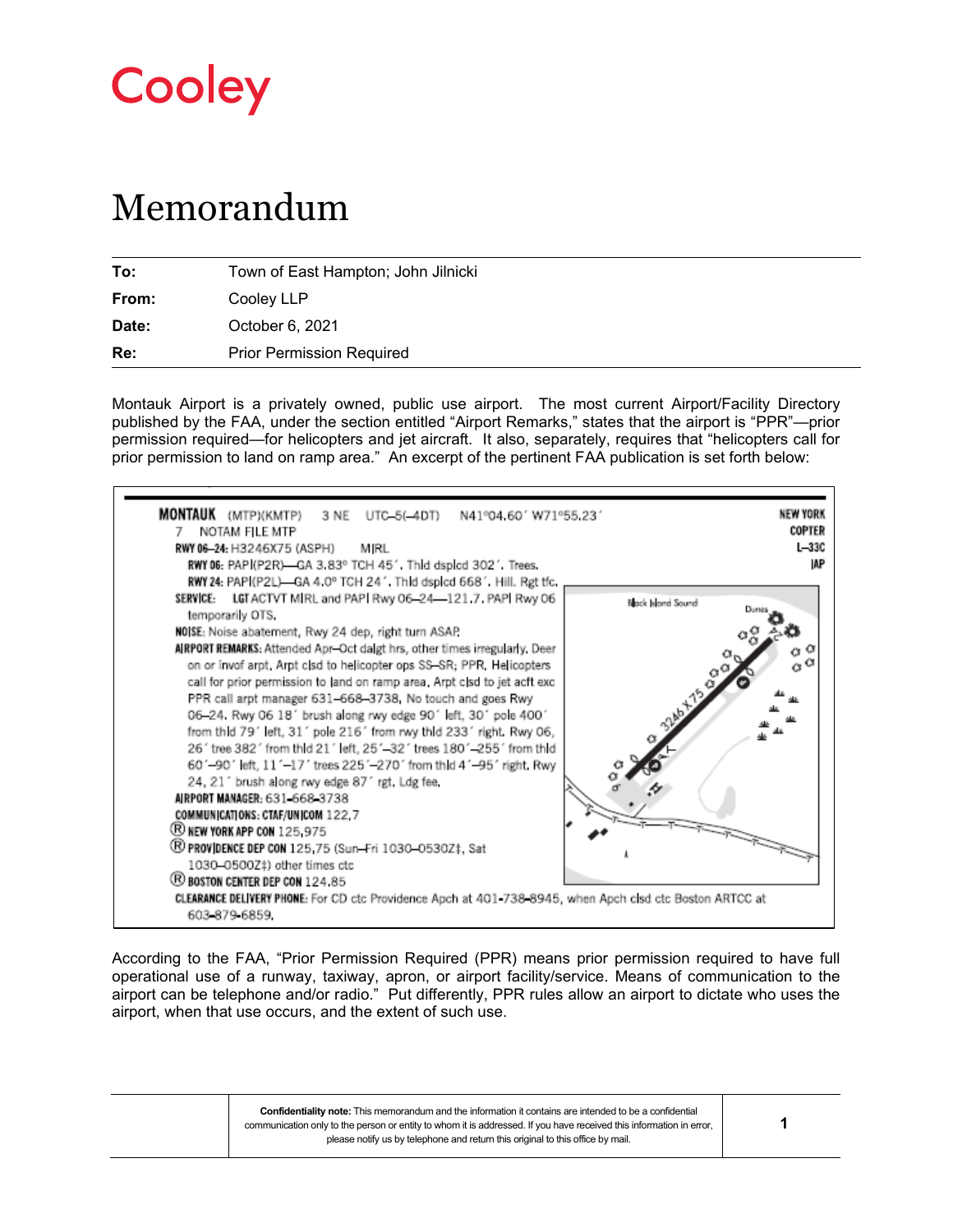The FAA publication excerpted above states that Montauk Airport is PPR for helicopters:

AIRPORT REMARKS: Attended Apr-Oct daigt hrs, other times irregularly. Deer on or invof arpt. Arpt clsd to helicopter ops SS-SR; PPR, Helicopters call for prior permission to land on ramp area. Arpt clsd to jet acft exc PPR call arpt manager 631-668-3738, No touch and goes Rwy 06-24. Rwy 06 18' brush along rwy edge 90' left, 30' pole 400' from thid 79' left, 31' pole 216' from rwy thid 233' right. Rwy 06, 26' tree 382' from thid 21' left, 25'-32' trees 180'-255' from thid 60'-90' left, 11'-17' trees 225'-270' from thid 4'-95' right. Rwy 24, 21' brush along rwy edge 87' rgt. Ldg fee.

Similarly, Montauk Airport is PPR for jets:

AIRPORT REMARKS: Attended Apr-Oct dalgt hrs, other times irregularly. Deer on or invof arpt. Arpt clsd to helicopter ops SS-SR; PPR, Helicopters. call for prior permission to land on ramp area. Arpt clsd to jet acft excl PPR call arpt manager 631-668-3738. No touch and goes Rwy 06-24. Rwy 06 18' brush along rwy edge 90' left, 30' pole 400' from thid 79' left, 31' pole 216' from rwy thid 233' right. Rwy 06, 26' tree 382' from thid 21' left, 25'-32' trees 180'-255' from thid 60'-90' left, 11'-17' trees 225'-270' from thid 4'-95' right, Rwy 24, 21' brush along rwy edge 87' rgt. Ldg fee.

Additionally, Montauk Airport is PPR for helicopters wishing to land on the ramp:

AIRPORT REMARKS: Attended Apr-Oct dalgt hrs, other times irregularly, Deer on or invof arpt, Arpt clsd to helicopter ops SS-SR; PPR, <mark>Helicopters</mark> call for prior permission to land on ramp area, Arpt clsd to jet acft exc PPR call arpt manager 631-668-3738, No touch and goes Rwy 06-24. Rwy 06 18' brush along rwy edge 90' left, 30' pole 400' from thid 79' left, 31' pole 216' from rwy thid 233' right. Rwy 06, 26' tree 382' from thid 21' left, 25'-32' trees 180'-255' from thid 60'-90' left, 11'-17' trees 225'-270' from thid 4'-95' right. Rwy 24, 21' brush along rwy edge 87' rgt. Ldg fee.

Taken together, this means that, according to the FAA, the airport sponsor has the ability to dictate if, when, and how helicopters use Montauk Airport; if, when, and how jet aircraft use Montauk Airport; and, assuming helicopters are permitted, whether helicopters can land at the ramp area.

We do not know when these PPR rules were put into place, nor do we know if they have ever been enforced or challenged. It is our understanding that Montauk Airport accepted federal grant money in 2008 which would oblige it to follow certain grant assurances set forth by the FAA. The exact terms of that agreement is unknown. There is a possibility that the grant assurances could impact some or all of the PPR rules. Also, to the extent Montauk Airport is required to comply with the Airport Noise and Capacity Act of 1990 ("ANCA"), it is unclear whether ANCA would impact or otherwise affect Montauk Airport's ability to enforce its PPR rules. ANCA contains exceptions for noise or access restrictions that pre-date the time at which the Airport becomes subject to ANCA. Montauk Airport's PPR could be grandfathered and thus enforceable, which would be consistent with the most recent FAA publication (set forth above) stating that all helicopter and jet aircraft are subject to PPR at Montauk Airport.

| Confidentiality note: This memorandum and the information it contains are intended to be a confidential             |
|---------------------------------------------------------------------------------------------------------------------|
| communication only to the person or entity to whom it is addressed. If you have received this information in error, |
| please notify us by telephone and return this original to this office by mail.                                      |